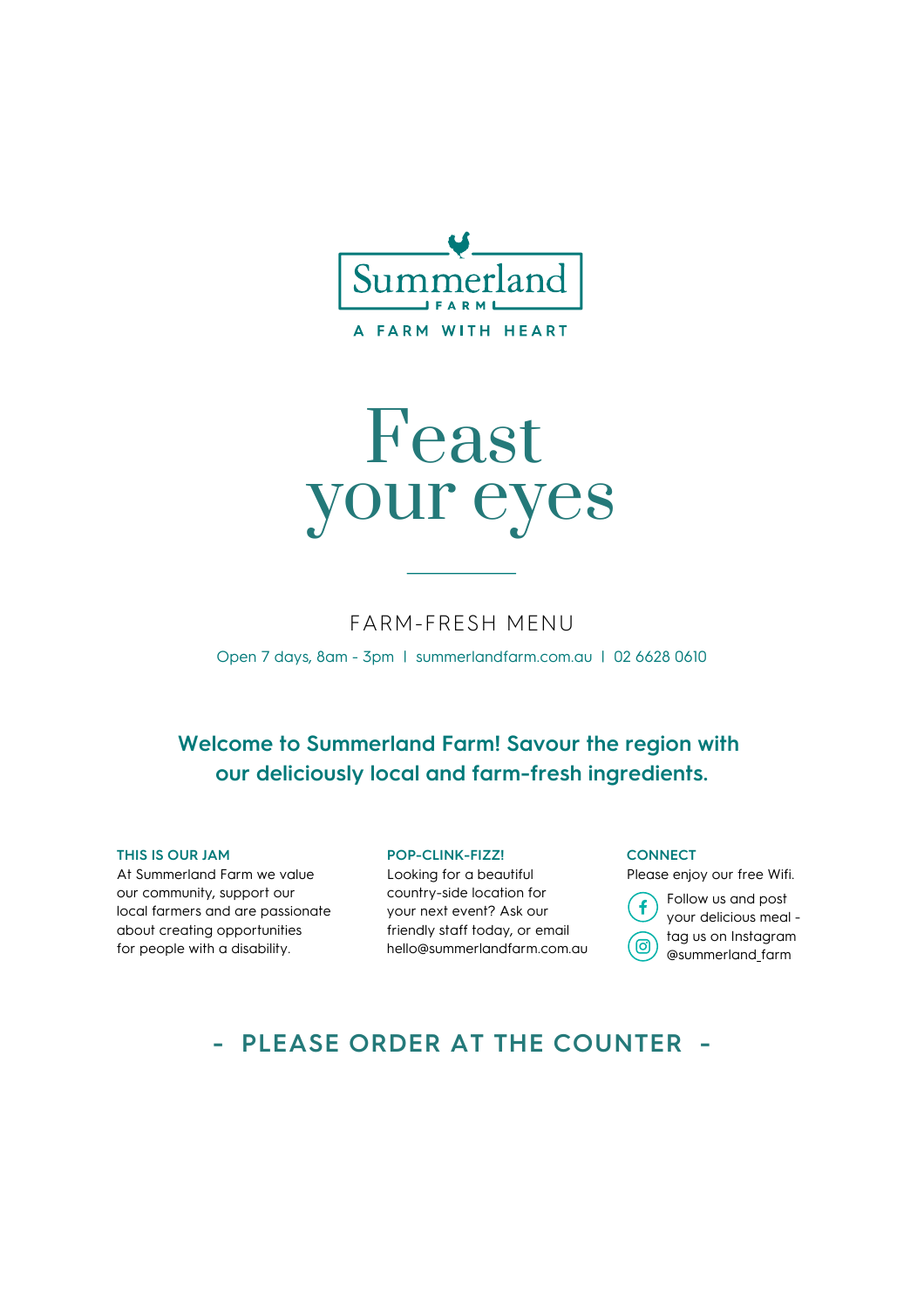# **- BEVERAGES -**

### **COFFEE**

| Cappuccino                  | Δ   |
|-----------------------------|-----|
| Flat white                  | 4   |
| Short/long black            | 4   |
| Latte                       | 4   |
| Mocha                       | 4   |
| Chai latte                  | 4   |
| Hot chocolate               | 4   |
| Iced latte                  | 5   |
| Upsize to a mug             | 60c |
| Soy (gf), lactose free, 50c |     |
| almond milk & decaf         |     |
|                             |     |

### **TEA**

| LOOSE LEAF SELECTION |     |
|----------------------|-----|
| English breakfast    | 3.5 |
| Earl grey            |     |
| Green                |     |
| Peppermint           |     |
| Chamomile            |     |
| Chai tea             |     |
| <b>Add honey</b>     | 50  |
|                      |     |

### **ICED DRINKS**

Chocolate, coffee, chai, mocha 5.8

### **SMOOTHIES**

Mango passion Mango, banana, pineapple, apple, passionfruit

7

5

2.5

3

3.5 4

Green machine Mango, banana, spinach and lime juice

Choc Berry Chocolate, blueberries, strawberries, raspberries, cranberries and milk

A mixed bunch Strawberry, pineapple, apple, pear and dates

Banana Acai Smoothie Banana, acai and coconut water

### **JUICE & WATER**

POPPERS

Orange, apple, apple & blackcurrant

GOLDEN CIRCLE

SPARKLING JUICE Crisp apple, Apple tropical punch

NU WATER Still water Sparkling water **MILKSHAKES**

| Chocolate,            | 5   |
|-----------------------|-----|
| strawberry, caramel,  |     |
| vanilla, banana, lime |     |
| Add malt              | 50c |
|                       | 5.8 |
| Spider                |     |
| Iced Latte            | 5   |

### **SOFT DRINKS**

| Coke, Coke Zero,  | 3.5 |
|-------------------|-----|
| Diet Coke,        |     |
| Lemonade, Solo,   |     |
| Sunkist, Passiona |     |

### **JUGS**

| Coke, Lemonade,    | 10 |
|--------------------|----|
| Solo, Orange juice |    |
| <b>BUNDABERG</b>   |    |
| Ginger beer, Lemon | 4  |

iger beer, Lemoi lime & bitters, Creaming soda, Pineapple & coconut, **Passionfruit** 

#### ICE TEA

| Lemon |  |
|-------|--|
| Peach |  |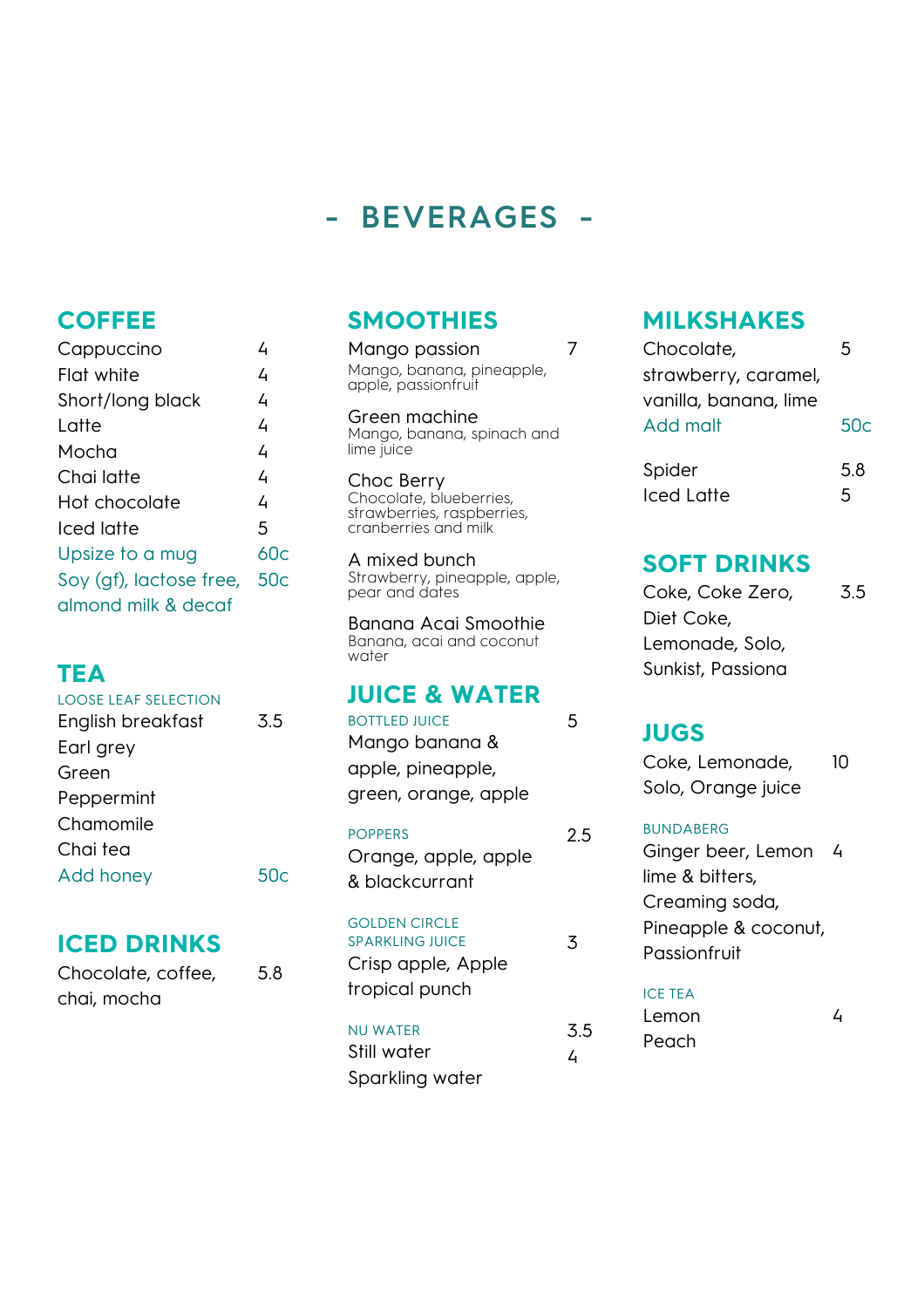# **- BREAKFAST -**

#### BREAKFAST SERVED FROM 8AM-11AM DAILY

7

#### **TOAST**

Sourdough with butter and choice of condiments – jam, honey, vegemite or peanut butter

#### **RAISIN TOAST**

| With butter or cinnamon sugar |   |
|-------------------------------|---|
| 2 slices                      |   |
| 1 slice                       | 4 |
| <b>BANANA BREAD</b>           |   |
| 1 Slice (GF)                  |   |
| <b>PANCAKES</b>               |   |
| With maple syrup & cream      | Δ |

#### **BACON & EGG ROLL**

Pastured eggs (from our chickens!), bacon, onion jam and aioli on toasted turkish bread 12

#### **OUR EGGS, YOUR WAY**

| From our very own chickens! Eggs    | $12 \overline{ }$ |
|-------------------------------------|-------------------|
| poached, fried or scrambled with    |                   |
| roasted tomato, served on sourdough |                   |

**ROSTI & AVOCADO** 17

Served with our farm fresh avocados and poached egg, plus homemade tomato relish, haloumi and a sprinkle of our Macadamia Spice Dukkah

#### **AVOCADO SMASH**

Grown right here at Summerland Farm, with salt and pepper, a drizzle of olive oil and our Macadamia Spice Dukkah on toasted sourdough

#### **EGGS BENEDICT**

18

21

15

Pasture raised eggs (from our chickens!) served on sourdough with bacon and drizzled with Hollandaise Sauce

#### **BIG BREAKFAST**

Pasture raised eggs (from our chickens!) your way with grilled bacon, house made beans, sautéed mushroom, hash brown, chorizo and toasted turkish

#### **SIDES**

Two slices of bacon, home-made beans, grilled haloumi, avocado, sauteed mushrooms, Summerland Farm pastured eggs (2), grilled tomato, hash brown (1), wilted baby spinach

5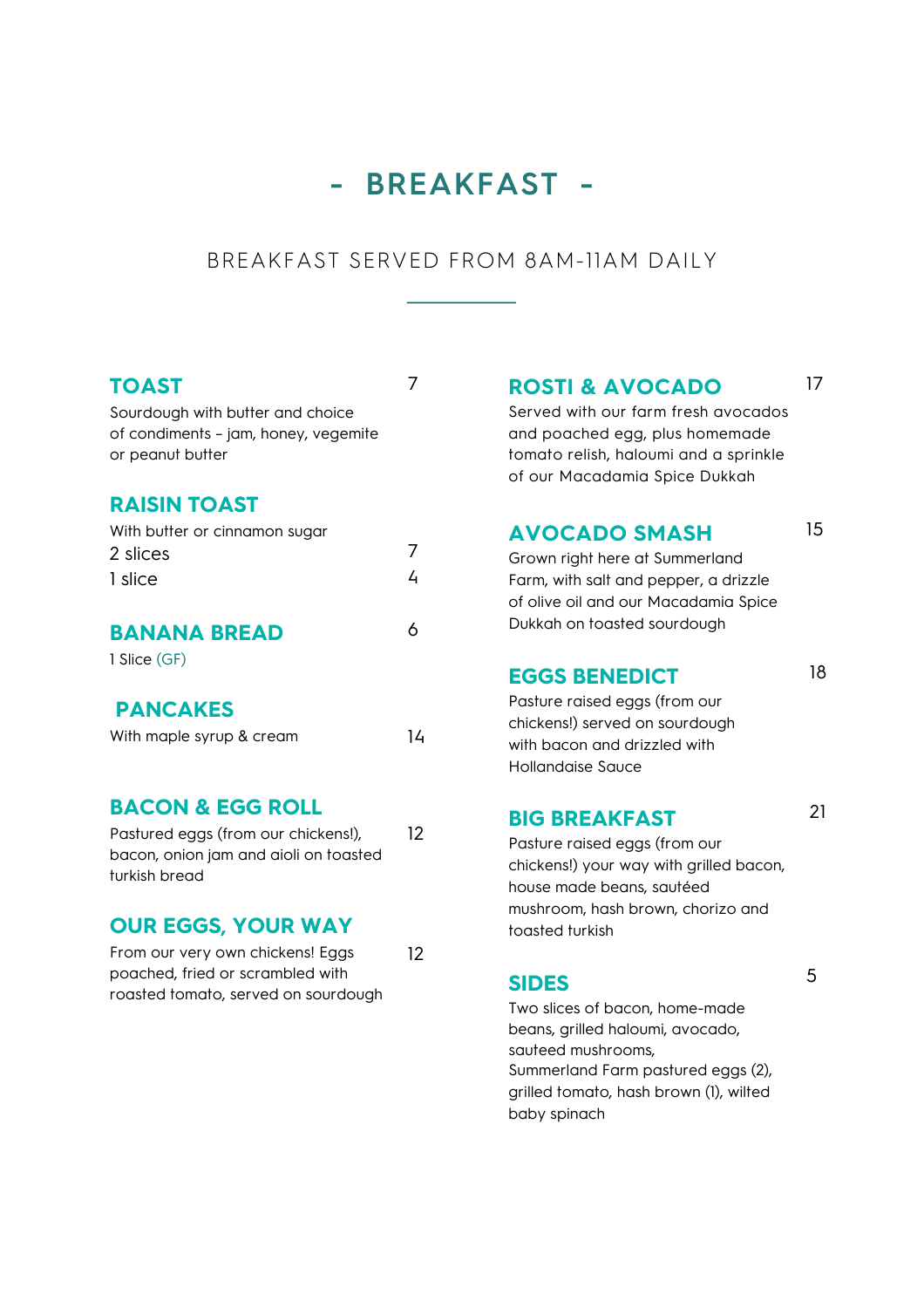# **- LUNCH -**

### LUNCH SERVED FROM 11.30AM-2.30PM DAILY

### **SHARE WITH FRIENDS**

| Bowl of chips with sauce<br>With gravy, aioli or tomato sauce                                                       | 7   |
|---------------------------------------------------------------------------------------------------------------------|-----|
| <b>Garlic Herb Bread</b><br>On a long roll (V)                                                                      | 8   |
| Mushroom arancini balls<br>With truffle aioli and parmesan (V)                                                      | 10  |
| Avocado bruschetta<br>Crunchy baguette slices topped with smashed<br>avocado and home-made cherry tomato salsa (VG) | 10  |
|                                                                                                                     |     |
| <b>BURGERS</b><br><b>ALL SERVED WITH CHIPS</b>                                                                      |     |
| Southern fried chicken burger<br>Homemade southern fried chicken with mixed<br>leaves, tomato and chipotle mayo     | 18  |
| Beef Burger<br>With bacon, aged cheddar, lettuce, tomato, our<br>homemade beetroot relish, served with onion rings  | 20  |
| <b>BLT Burger</b><br>Bacon, lettuce and tomato on toasted Turkish with<br>lashings of Aioli                         | 17  |
| Veggie Burger<br>With roast pumpkin, guacamole, baby spinach,<br>spiced cauliflower, broccoli, hommus, and dukkha   | 16  |
| (VG)<br>Add haloumi                                                                                                 | 5   |
| <b>KIDS MEALS</b><br>ALL INCLUDE OUR DIXIE CUP ICE CREAM<br>Ham & pineapple pizza + chips                           | 9.5 |

Calamari + chips

Chicken nuggets + chips Cheese burger + chips

**MAINS**

| Pita Bowl<br>Sabich Pita, fried eggplant, potato, hommus,<br>Israeli pickles, cucumber, tomato, and amba<br>sauce (blended mango & spices) (DF, VG)                                                        | 20      |
|------------------------------------------------------------------------------------------------------------------------------------------------------------------------------------------------------------|---------|
| Add chicken, calamari, or haloumi<br>Nourish bowl<br>Roasted sweet potato, spiced broccoli,<br>herbed quinoa & brown rice, cherry<br>tomatoes, feta, tahini, avocado & homemade<br>macadamia dukkah (GF,V) | 5<br>20 |
| Add chicken, calamari or haloumi                                                                                                                                                                           | 5       |
| Beef Ragu<br>With pappardelle pasta, toasted rosemary and<br>shaved parmesan                                                                                                                               | 21      |
| Macado salad<br>Baby beetroot, pumpkin, avocado,<br>macadamias, feta, mixed green leaves,<br>balsamic dressing and sun dried tomatoes<br>(GF, V)                                                           | 20      |
| Add chicken, calamari or haloumi                                                                                                                                                                           | 5       |
| Pork Belly<br>Slow cooked chilli spiced pork belly with bok<br>choy and coconut rice (GF, DF)                                                                                                              | 26      |
| Panko crumbed flathead fillets<br>Served with salad, chips and home-made<br>Tartare                                                                                                                        | 16      |
| Grilled Barramundi<br>With verjuice plum glaze, broccolini, and sweet<br>potato mash (GF,DF)                                                                                                               | 26      |
| Farm roast<br>Check specials board for roast of the day.<br>Served with farm fresh roast vegetables (GF)                                                                                                   | 17      |
| Chicken schnitzel<br>Golden crumbed chicken breast served with<br>salad, chips and gravy                                                                                                                   | 19      |

(V) Vegetarian (VG) Vegan (DF) Dairy Free (GF) Gluten Free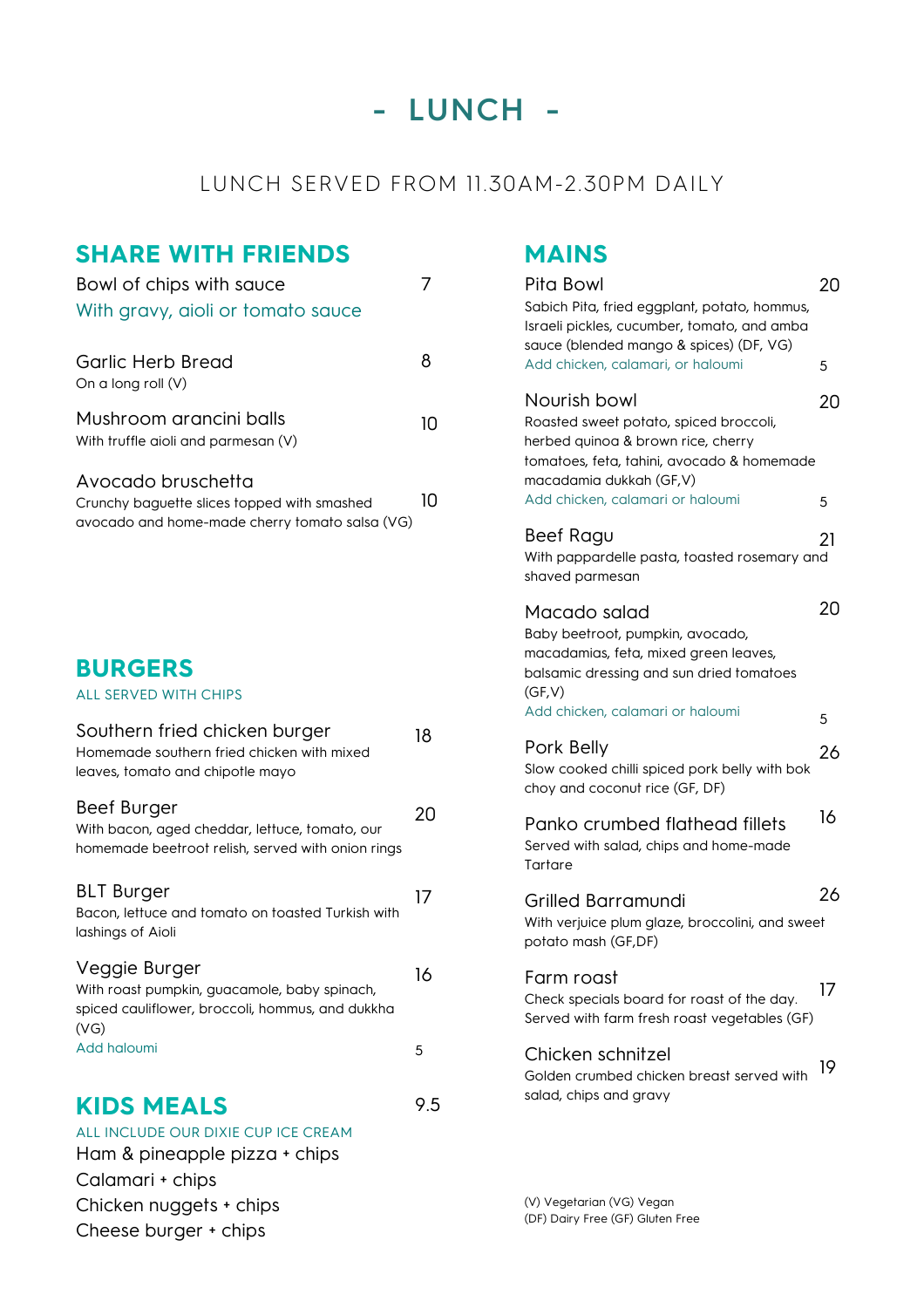# **- DESSERTS -**

### DESSERT SERVED FROM 8AM-3PM DAILY

### **ALL SWEETS ARE HOMEMADE & BAKED WITH LOVE IN OUR KITCHEN**

12

### **DESSERTS**

Sticky date pudding with locally made gourmet Burnt Honey Ice Cream

Chocolate fudge cake (GF) with locally made gourmet Espresso Martini Ice Cream

Honey Macadamia Tart with locally made gourmet Burnt Honey Ice Cream

### **HOMEMADE SCONES**

| <b>OUR FAMOUS COUNTRY STYLE</b> |     |
|---------------------------------|-----|
| <b>SUMMERLAND FARM SCONES</b>   |     |
| 2 scones                        | 5.5 |
| 1 scones                        | 3   |
| Your choice of plain, date,     |     |
| macadamia or mixed scones       |     |
|                                 |     |

-served with our homemade range of jam or preserves and cream - or served with butter

Extra jam, cream, butter or honey (each) 0.5

### **FOR THE LITTLIES**

| Ice cream bowl                  | 39 |
|---------------------------------|----|
| Ice cream scoop                 | 19 |
| Your choice of topping:         |    |
| chocolate, strawberry, vanilla, |    |
| caramel, banana, lime           |    |

## **NOTHING TICKLE YOUR FANCY?**

Check out our full range of daily baked desserts, tarts, slices & biscuits in our cake fridge All served with fresh whipped cream